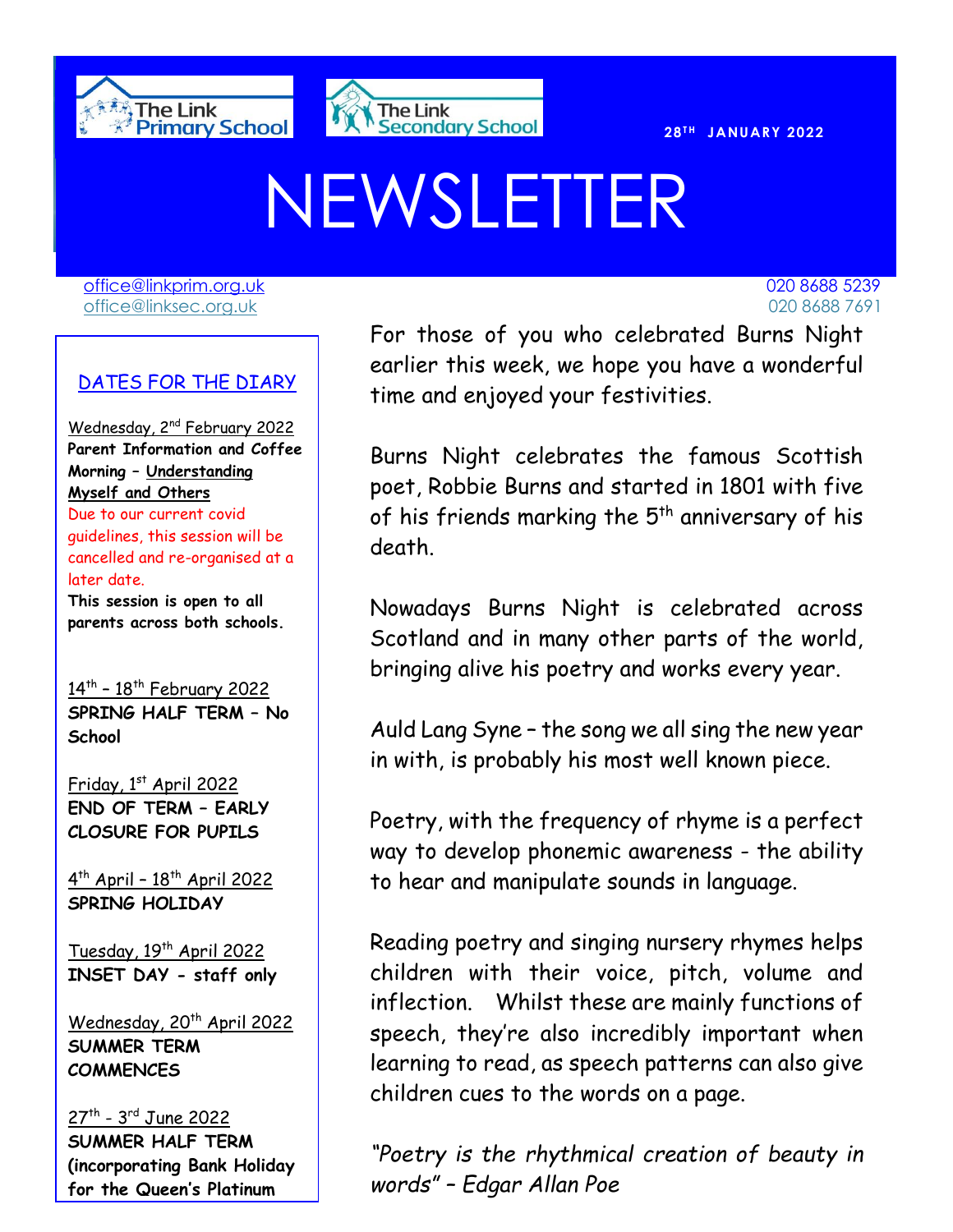## **WHAT'S BEEN HAPPENING AT THE PRIMARY SCHOOL?**

This week Helen Evans, one of our Speech and Language Therapists explains all about **Intensive Interaction and Interactive Music at the primary school**

Intensive Interaction is an approach that is used with many of our children at the Primary School. It has been developed to support people at the early levels of communication, those with severe, profound and complex learning difficulties and those with autism. Intensive Interaction works on the 'fundamentals' of communication; skills that are vital to a person's ability to communicate and interact with others. For example, being able to understand and use eye contact, facial expression, vocalisations leading to speech, and taking turns in 'conversation'. It supports people to learn to enjoy being with others, to relate to others, to interact and practise communication routines.

When doing Intensive Interaction, the adult works on the basis of following the child's lead and responding to their behaviours. The approach works by progressively developing enjoyable and relaxed interaction sequences between the adult and child. Over time, the

'fundamentals' of communication and rehearsed and practised. Exchanges of communication can sometimes go on for a while as the child and adult are having such a great time!



Alex and Siobhan enjoying intensive interaction together



Raihaan having a great time on the seesaw whilst engaging in Intensive Interaction with Lynda.

Interactive music is an approach used in some classes in the school, which uses many of the same techniques as Intensive Interaction. The approach is also aimed at people with learning difficulties and those with autism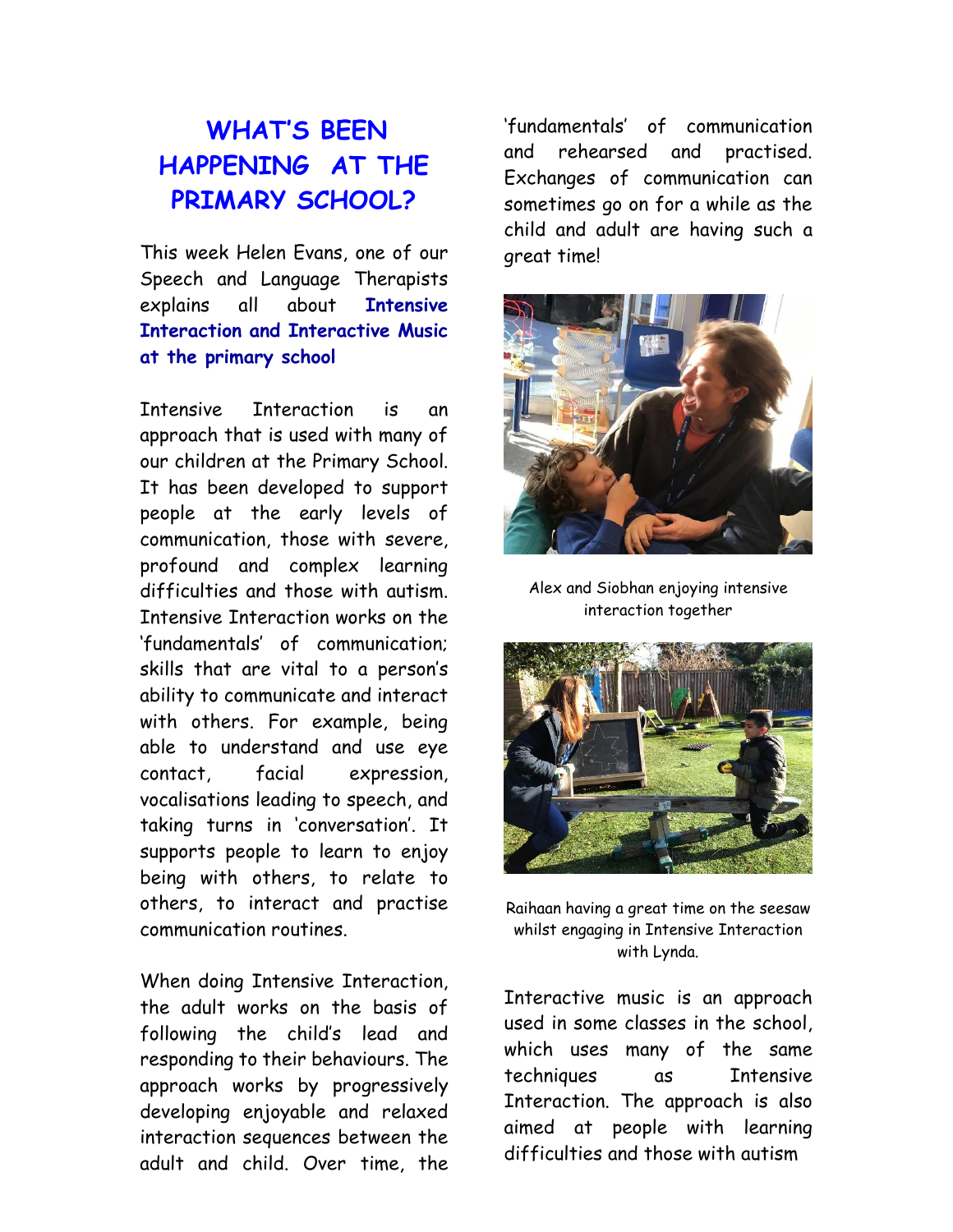and promotes communication and social interaction at a fundamental level. During Interactive Music however, songs and activities are used to support the development of communication. Our children often engage in Interactive Music as part of a group session. Here in Acorn class, the children are having a great time in Selina's Interactive Music session!



For more information on Intensive Interaction and Interactive Music please speak to the Speech and Language Therapy team.

The following website also has a lot of useful information and videos of Intensive Interaction:

[www.intensiveinteraction.org](http://www.intensiveinteraction.org/)

Acorn Class have been brushing up on their life skills as they learn how to take care of their teeth.



Emma from our OT team was involved too, monitoring fine motor skills and helping to persuade proper grip.